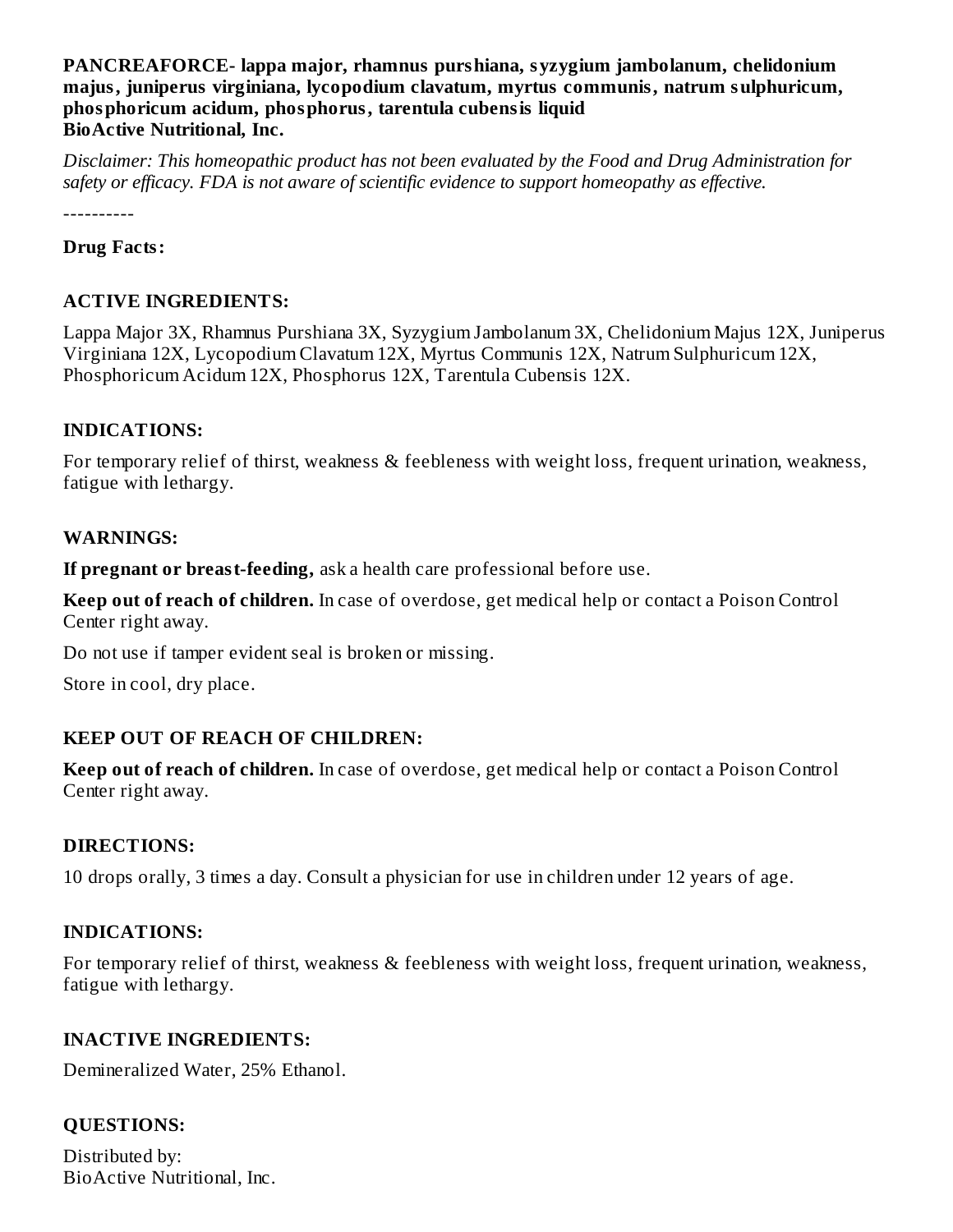1803 N. Wickham Rd. Melbourne, FL 32935 bioactivenutritional.com

## **PACKAGE DISPLAY LABEL:**

**BIO**Active **Nutritional**

**PANCREAFORCE**

### **HOMEOPATHIC**

**1 FL OZ (30 ml)**

# **EBIOActiveNutritional**

WARNINGS: If pregnant or breast-feeding, ask a health care professional before use. Keep out of reach of children. In case of overdose, get medical help or contact a Poison Control Center right away. Do not use if tamper evident seal is broken or missing. Store in a cool, dry place.

### LOT:

Distributed by: BioActive Nutritional, Inc. 1803 N. Wickham Rd. Melbourne, FL 32935 bioactivenutritional.com

# **PANCREAFORCE**

### **HOMEOPATHIC**

#### **ACTIVE INGREDIENTS:**

Lappa Major 3X, Rhamnus Purshiana 3X, Syzygium Jambolanum 3X, Chelidonium Majus 12X, Juniperus Virginiana 12X, Lycopodium Clavatum 12X, Myrtus Communis 12X, Natrum Sulphuricum 12X, Phosphoricum Acidum 12X, Phosphorus 12X, Tarentula Cubensis 12X.

> **INACTIVE INGREDIENTS:** Demineralized Water. 25% Ethanol

# 1 FL OZ (30 ml)

### INDICATIONS:

For temporary relief of thirst, weakness & feebleness with weight loss, frequent urination, weakness, fatigue with lethargy.

### DIRECTIONS:

10 drops orally, 3 times a day. Consult a physician for use in children under 12 years of age.

# **PANCREAFORCE**

lappa major, rhamnus purshiana, syzygium jambolanum, chelidonium majus, juniperus virginiana, lycopodium clavatum, myrtus communis, natrum sulphuricum, phosphoricum acidum, phosphorus, tarentula cubensis liquid

| <b>Product Information</b> |                |                    |                |  |
|----------------------------|----------------|--------------------|----------------|--|
| Product Type               | HUMAN OTC DRUG | Item Code (Source) | NDC:43857-0494 |  |
| Route of Administration    | ORAL           |                    |                |  |

### **Active Ingredient/Active Moiety**

| <b>Ingredient Name</b>                                                                        | <b>Basis of Strength</b>                 | Strength                 |
|-----------------------------------------------------------------------------------------------|------------------------------------------|--------------------------|
| ARCTIUM LAPPA ROOT (UNII: 597E9BI3Z3) (ARCTIUM LAPPA ROOT -<br>UNII:597E9BI3Z3)               | <b>ARCTIUM LAPPA ROOT</b>                | $3 [hp_X]$<br>in $1 mL$  |
| FRANGULA PURSHIANA BARK (UNII: 4VBP01X99F) (FRANGULA PURSHIANA BARK -<br>UNII:4VBP01X99F)     | <b>FRANGULA PURSHIANA</b><br><b>BARK</b> | $3 [hp_X]$<br>in $1 mL$  |
| SYZYGIUM CUMINI SEED (UNII: 820LSF646I) (SYZYGIUM CUMINI SEED -<br>UNII:820LSF646I)           | <b>SYZYGIUM CUMINI SEED</b>              | $3 [hp_X]$<br>in $1 mL$  |
| <b>CHELIDO NIUM MAJUS (UNII: 7E889U5RNN) (CHELIDO NIUM MAJUS -</b><br>UNII:7E889U5RNN)        | CHELIDONIUM MAJUS                        | 12 $[hp_X]$<br>in $1 mL$ |
| JUNIPERUS VIRGINIANA TWIG (UNII: 532BCG080L) (JUNIPERUS VIRGINIANA TWIG -<br>UNII:532BCG080L) | JUNIPERUS VIRGINIANA<br><b>TWIG</b>      | $12$ [hp_X]<br>in $1 mL$ |